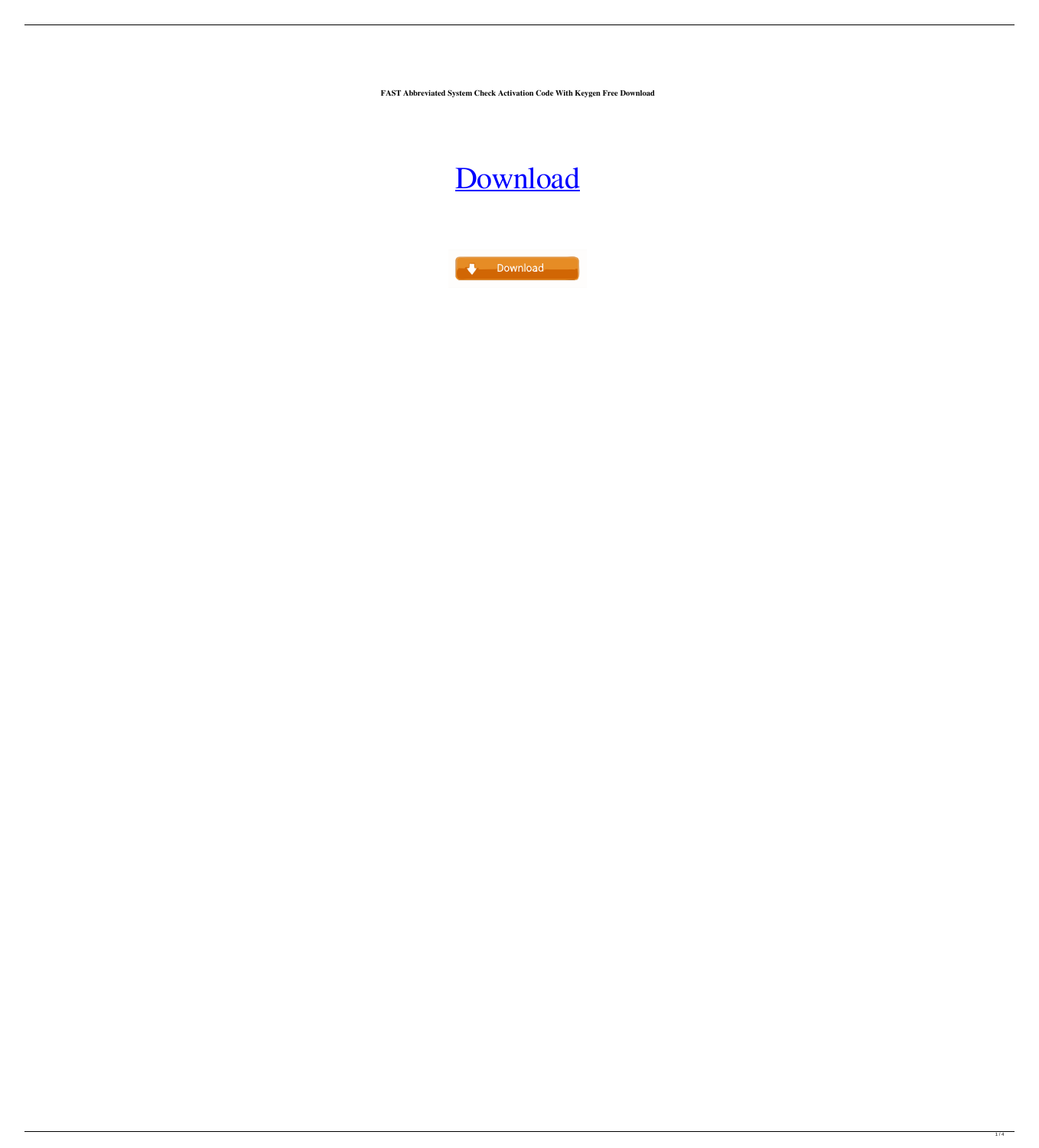#### **FAST Abbreviated System Check Crack + Download [Win/Mac]**

This tool was designed for lottery players, but now it can help you with your game. FAST abbreviated system check Crack Mac is a handy application designed for lotto players. If you have any abbreviated lottery system, you can check what will happen when you have 7, 6 or 5 good numbers. This application can test more then 16000000 of combinations per second. Easy to use. Compare more then 700000000 numbers per second. You will know what you can expect from your lotto system fast. You can give your entry any symbols you want. You can define your last price for every game you play. More than 300 games are supported. This application also has more options and faster check mode. Important: This tool will test not only combinations, but other things too. Never try to get test data from any web pages, you will get banned for this. Important: You must have windows syste use this application. If you use this application to get test data, you will be banned for a long time. ## 缺陷 - 最小需求版本现在有所改善,供大家使用。 - 特点版本下不能为现在大家使用的最小需求。 - 软件作者介绍 ## 下载地址 [![下载地址]( ## 自动检测路径 ## 下载地址 - OSX ? ? ? 2 - Linux ? ? ? ? ?

## **FAST Abbreviated System Check Crack+ Full Version X64**

Keymacro is a quick utility program for playing Macro games. With this program, you can play both 1-Macro game and 1-Line game, using the same Windows. Features: - Input the keystroke you want to play. - You can play by keyboard or by mouse. - Ability to start the game from the beginning of the current game. - Ability to pause the current game. - Ability to set Macro cell length (0-16, default value is 4). - Ability to set the maximum of lines of the game. - Ability to set Speed for each cell (0-16, default value is 10). - Ability to change color of the Macro cell by clicking the cell with mouse. - Ability to set a desired language for the application. play sound when the keystroke is matched. - Ability to play the system sound when the cell changes. Keymacro 5.5 Build 93 Downloads: 767 Are there free date-based MySQL aggregators? I am looking for a good simple interface that will allow me to visualize data based on a date range. I have a SQL database full of SQL server logs and would like to create graphs and charts based on the date range in the queries. Something like a spread have tried MYSQL's report generator but it doesn't work with date ranges. A: You can use the MySQL Group-by function to group the data by dates. The Date column has a datatype of timestamp, which is similar to the SQL Server Date type. It is a date and time type in the MySQL database. The MySQL database may use a single timestamp column to hold both date and time, or it may have separate columns for the two values. The datatype of the date field in a SQL Server database is Date. To generate a table listing the daily records for a given month, you can use the following command in MySQL, for example: SELECT \* FROM log\_table WHERE date BETWEEN '2007-06-01' AND '2007-07-01' GROUP BY day(date); Mossbourne Academy, which last month was placed into special measures, has been told it will face closure Academies that are failing in England will be forced to close under 81e310abbf

2 / 4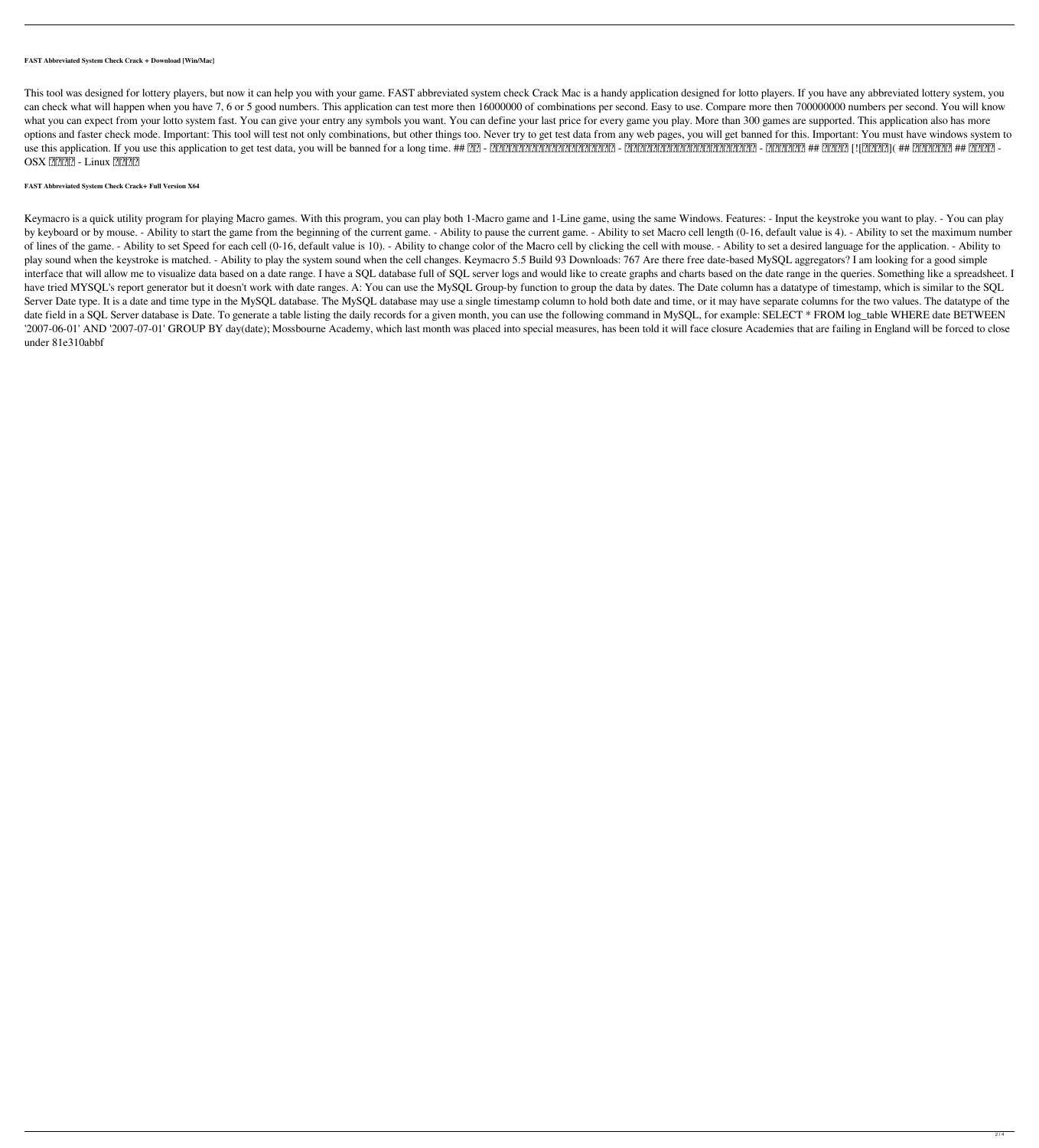**FAST Abbreviated System Check Crack + (LifeTime) Activation Code (2022)**

1.All numbers generated are tested. 2.All combinations generated in the number sequence are tested 3.Apply the 6 digit lottery number test 5.Apply the 2 digit lottery number test 5.Apply the 2 digit lottery number test 6.Compare if the combination matches the recommended 9 digit numbers, if not, the correct numbers should be displayed in a cell 7.Show and apply Vlookup with a 6 digit number 8.Show and apply Vlookup with a 3 digit number 9.Show and apply Vlookup with a 2 digit number 10.Show and apply Vlookup with a 1 digit number 11. Compute and calculate the total of all numbers that were found 12. Determine if the same number is found in the same row in the combination 13.Show how many numbers are found in one row 14.Display on what numbers are found 15.Display on how many numbers are found on a row 16.Display the total of all numbers on the row 17.Display how many numbers are found on all rows 18.Display total number of found numbers 19.Compare what is found in the row with the winning numbers 20.Display winning numbers that were not found 21.Display no numbers found 22.Highlight that the number does not match the winning numbers 23.Display the winning numbers that were found 24.Display the winning numbers that were not found 25.Display if the winning numbers are found 26.Display if the winning numbers are not found 27.Highlight the good combination 28.Display if the good combination is found 29.Display if the good combination is not found 30.Compare if the same numbers are found in the same row 31.Determine if the same number is found in the same row in the combination 32.Show and display how many numbers were found 33.Show and display on what numbers numbers are found 34.Show and display on how many numbers were found 35.Display the total of all numbers on the row 36.Display how many numbers are found on all rows 37.Display total number of found numbers 38.Compare what is found in the row with the winning numbers 39.Display winning numbers that were not found 40.Display no numbers found 41.Highlight that the number does not match the winning numbers 42.Display winning numbers that were found 43.Display winning numbers that

Check FAST... Press number 7 - Control a lottery in a lotto software - Lottery results check before the draw - Lottery results check by your own time - Lottery results check after certain draw - Lottery results check on the basis of 1, 2, 3, 5, 6, 7, 10, 11, 12, 13, 14, 15, 16, 18, 19, 20, 21, 22, 25, 26, 30, 31, 35, 36, 41, 42, 45, 50, 55, 60, 65, 70, 75, 80, 90, 100 and 106 number selection. - Lottery res the basis of 3, 4, 5, 6, 7, 8, 9, 10, 11, 12, 13, 14, 15, 16, 17, 18, 19, 20, 21, 22, 23, 24, 25, 26, 27, 28, 29, 30, 31, 32, 33, 34, 35, 36, 37, 38, 39, 40, 41, 42, 43, 44, 45, 46, 47, 48, 49, 50, 51, 52, 53, 54, 55, 56, 62, 63, 64, 65, 66, 67, 68, 69, 70, 71, 72, 73, 74, 75, 76, 77, 78, 79, 80, 81, 82, 83, 84, 85, 86, 87, 88, 89, 90, 91, 92, 93, 94, 95, 96, 97, 98, 99, 100, 101, 102, 103, 104, 105, 106, 107, 108, 109, 110, 111, 112, 113, 1 116, 117, 118, 119, 120, 121, 122, 123, 124, 125, 126, 127, 128, 129, 130, 131, 132, 133, 134, 135, 136, 137, 138, 139, 140, 141, 142, 143, 144, 145, 146, 147, 148, 149, 150, 151, 152, 153, 154, 155, 156, 157, 158, 159, 160 161, 162, 163, 164, 165, 166, 167, 168, 169, 170, 171, 172, 173, 174, 175, 176, 177, 178, 179, 180, 181, 182, 183, 184, 185, 186, 187, 188, 189, 190, 191, 192, 193, 194, 195, 196, 197, 198, 199, 200, 201, 202, 203, 204, 205, 206, 207, 208, 209, 210, 211, 212, 213, 214, 215, 216, 217, 218, 219, 220, 221, 222, 223,

### **What's New In?**

3 / 4